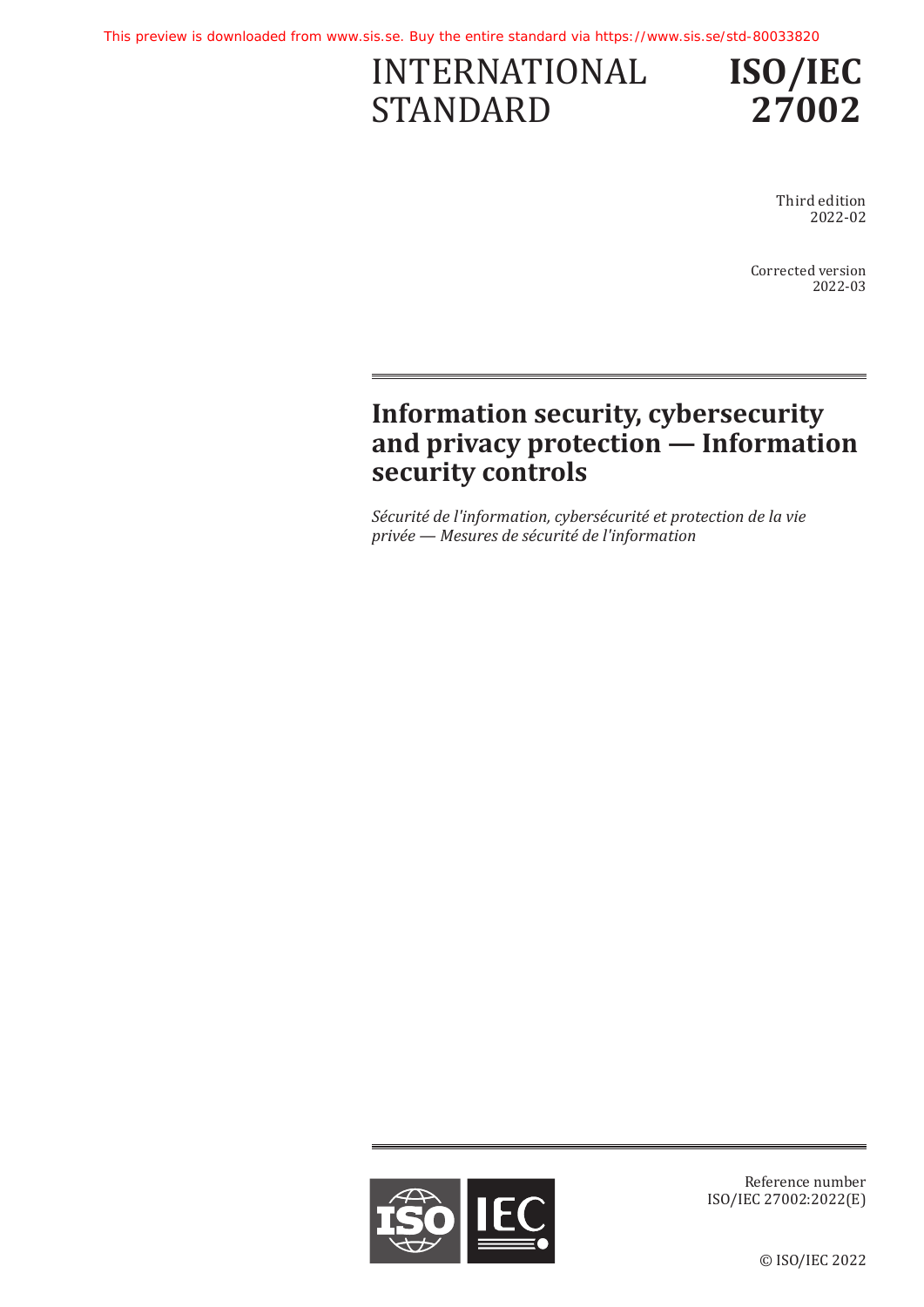This preview is downloaded from www.sis.se. Buy the entire standard via https://www.sis.se/std-80033820

**ISO/IEC 27002:2022(E)**



## **COPYRIGHT PROTECTED DOCUMENT**

#### © ISO/IEC 2022

All rights reserved. Unless otherwise specified, or required in the context of its implementation, no part of this publication may be reproduced or utilized otherwise in any form or by any means, electronic or mechanical, including photocopying, or posting on the internet or an intranet, without prior written permission. Permission can be requested from either ISO at the address below or ISO's member body in the country of the requester.

ISO copyright office CP 401 • Ch. de Blandonnet 8 CH-1214 Vernier, Geneva Phone: +41 22 749 01 11 Email: copyright@iso.org Website: www.iso.org

Published in Switzerland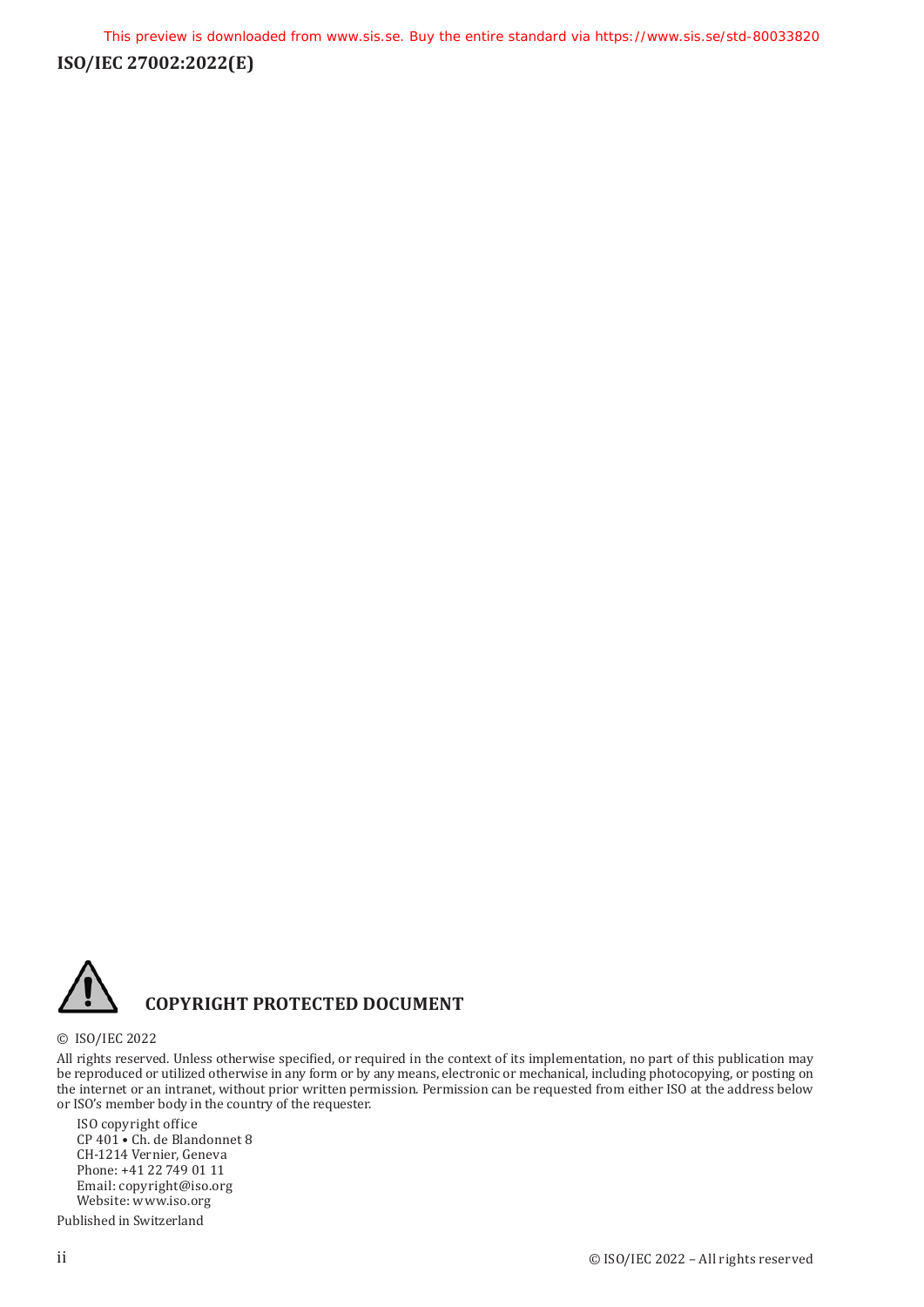## **Contents**

| 1 |              |                                                                                                                                                                                                                                     |  |  |  |
|---|--------------|-------------------------------------------------------------------------------------------------------------------------------------------------------------------------------------------------------------------------------------|--|--|--|
| 2 |              |                                                                                                                                                                                                                                     |  |  |  |
| 3 |              |                                                                                                                                                                                                                                     |  |  |  |
|   | 3.1          |                                                                                                                                                                                                                                     |  |  |  |
|   | 3.2          |                                                                                                                                                                                                                                     |  |  |  |
| 4 |              |                                                                                                                                                                                                                                     |  |  |  |
|   | 4.1          |                                                                                                                                                                                                                                     |  |  |  |
|   | 4.2          |                                                                                                                                                                                                                                     |  |  |  |
|   | 4.3          |                                                                                                                                                                                                                                     |  |  |  |
|   |              |                                                                                                                                                                                                                                     |  |  |  |
| 5 |              | Organizational controls <b>Exercise Controls</b> 2014 30 2015 2016                                                                                                                                                                  |  |  |  |
|   | 5.1<br>5.2   |                                                                                                                                                                                                                                     |  |  |  |
|   | 5.3          |                                                                                                                                                                                                                                     |  |  |  |
|   | 5.4          |                                                                                                                                                                                                                                     |  |  |  |
|   | 5.5          |                                                                                                                                                                                                                                     |  |  |  |
|   | 5.6          |                                                                                                                                                                                                                                     |  |  |  |
|   | 5.7          | Threat intelligence <b>continuum construction of the construction</b> of the construction of the construction of the construction of the construction of the construction of the construction of the construction of the constructi |  |  |  |
|   | 5.8          | Information security in project management <b>Election Controller and Security</b> 17                                                                                                                                               |  |  |  |
|   | 5.9          |                                                                                                                                                                                                                                     |  |  |  |
|   | 5.10         |                                                                                                                                                                                                                                     |  |  |  |
|   | 5.11         |                                                                                                                                                                                                                                     |  |  |  |
|   | 5.12         |                                                                                                                                                                                                                                     |  |  |  |
|   | 5.13         |                                                                                                                                                                                                                                     |  |  |  |
|   | 5.14         |                                                                                                                                                                                                                                     |  |  |  |
|   | 5.15         | Access control 27                                                                                                                                                                                                                   |  |  |  |
|   | 5.16         |                                                                                                                                                                                                                                     |  |  |  |
|   | 5.17         |                                                                                                                                                                                                                                     |  |  |  |
|   | 5.18<br>5.19 |                                                                                                                                                                                                                                     |  |  |  |
|   | 5.20         |                                                                                                                                                                                                                                     |  |  |  |
|   | 5.21         |                                                                                                                                                                                                                                     |  |  |  |
|   | 5.22         |                                                                                                                                                                                                                                     |  |  |  |
|   | 5.23         |                                                                                                                                                                                                                                     |  |  |  |
|   | 5.24         |                                                                                                                                                                                                                                     |  |  |  |
|   | 5.25         |                                                                                                                                                                                                                                     |  |  |  |
|   | 5.26         |                                                                                                                                                                                                                                     |  |  |  |
|   | 5.27         |                                                                                                                                                                                                                                     |  |  |  |
|   | 5.28         |                                                                                                                                                                                                                                     |  |  |  |
|   | 5.29         |                                                                                                                                                                                                                                     |  |  |  |
|   | 5.30         |                                                                                                                                                                                                                                     |  |  |  |
|   | 5.31         |                                                                                                                                                                                                                                     |  |  |  |
|   | 5.32         |                                                                                                                                                                                                                                     |  |  |  |
|   | 5.33         |                                                                                                                                                                                                                                     |  |  |  |
|   | 5.34         |                                                                                                                                                                                                                                     |  |  |  |
|   | 5.35         |                                                                                                                                                                                                                                     |  |  |  |
|   | 5.36<br>5.37 |                                                                                                                                                                                                                                     |  |  |  |
|   |              |                                                                                                                                                                                                                                     |  |  |  |
| 6 |              |                                                                                                                                                                                                                                     |  |  |  |
|   | 6.1          |                                                                                                                                                                                                                                     |  |  |  |
|   | 6.2          |                                                                                                                                                                                                                                     |  |  |  |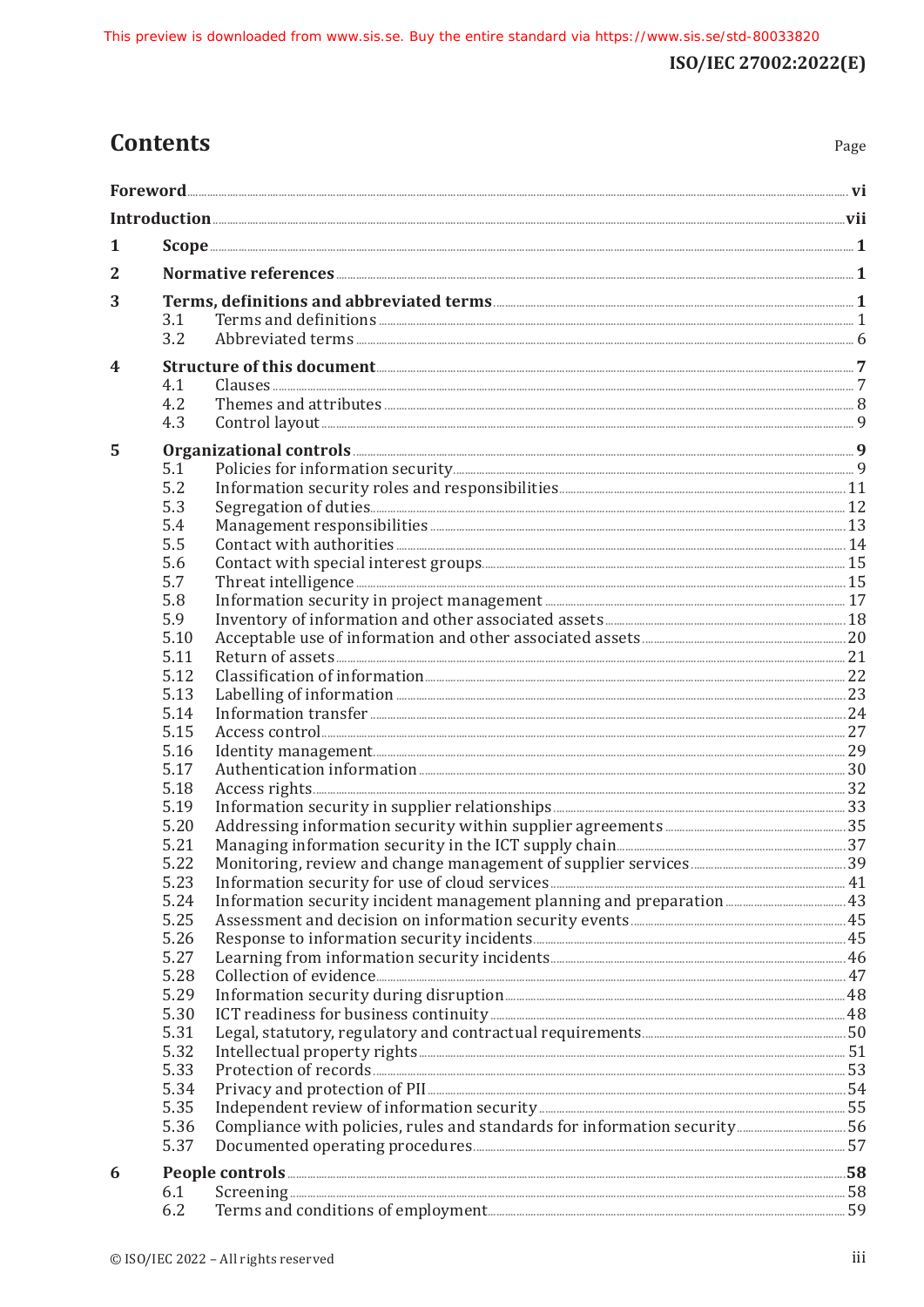|   | 6.3  |                                           |  |
|---|------|-------------------------------------------|--|
|   | 6.4  |                                           |  |
|   | 6.5  |                                           |  |
|   | 6.6  |                                           |  |
|   | 6.7  |                                           |  |
|   | 6.8  |                                           |  |
| 7 |      | Physical controls 67                      |  |
|   | 7.1  |                                           |  |
|   | 7.2  |                                           |  |
|   | 7.3  |                                           |  |
|   | 7.4  |                                           |  |
|   | 7.5  |                                           |  |
|   | 7.6  |                                           |  |
|   | 7.7  |                                           |  |
|   | 7.8  |                                           |  |
|   | 7.9  |                                           |  |
|   | 7.10 |                                           |  |
|   | 7.11 |                                           |  |
|   | 7.12 |                                           |  |
|   | 7.13 |                                           |  |
|   | 7.14 | Secure disposal or re-use of equipment 80 |  |
|   |      |                                           |  |
| 8 |      |                                           |  |
|   | 8.1  |                                           |  |
|   | 8.2  |                                           |  |
|   | 8.3  |                                           |  |
|   | 8.4  |                                           |  |
|   | 8.5  |                                           |  |
|   | 8.6  |                                           |  |
|   | 8.7  |                                           |  |
|   | 8.8  |                                           |  |
|   | 8.9  | Configuration management 55               |  |
|   | 8.10 |                                           |  |
|   | 8.11 |                                           |  |
|   | 8.12 |                                           |  |
|   | 8.13 |                                           |  |
|   | 8.14 |                                           |  |
|   | 8.15 |                                           |  |
|   | 8.16 |                                           |  |
|   | 8.17 |                                           |  |
|   | 8.18 |                                           |  |
|   | 8.19 |                                           |  |
|   | 8.20 |                                           |  |
|   | 8.21 |                                           |  |
|   | 8.22 |                                           |  |
|   | 8.23 |                                           |  |
|   | 8.24 |                                           |  |
|   | 8.25 |                                           |  |
|   | 8.26 |                                           |  |
|   | 8.27 |                                           |  |
|   | 8.28 |                                           |  |
|   | 8.29 |                                           |  |
|   | 8.30 |                                           |  |
|   | 8.31 |                                           |  |
|   | 8.32 |                                           |  |
|   | 8.33 |                                           |  |
|   | 8.34 |                                           |  |
|   |      |                                           |  |
|   |      |                                           |  |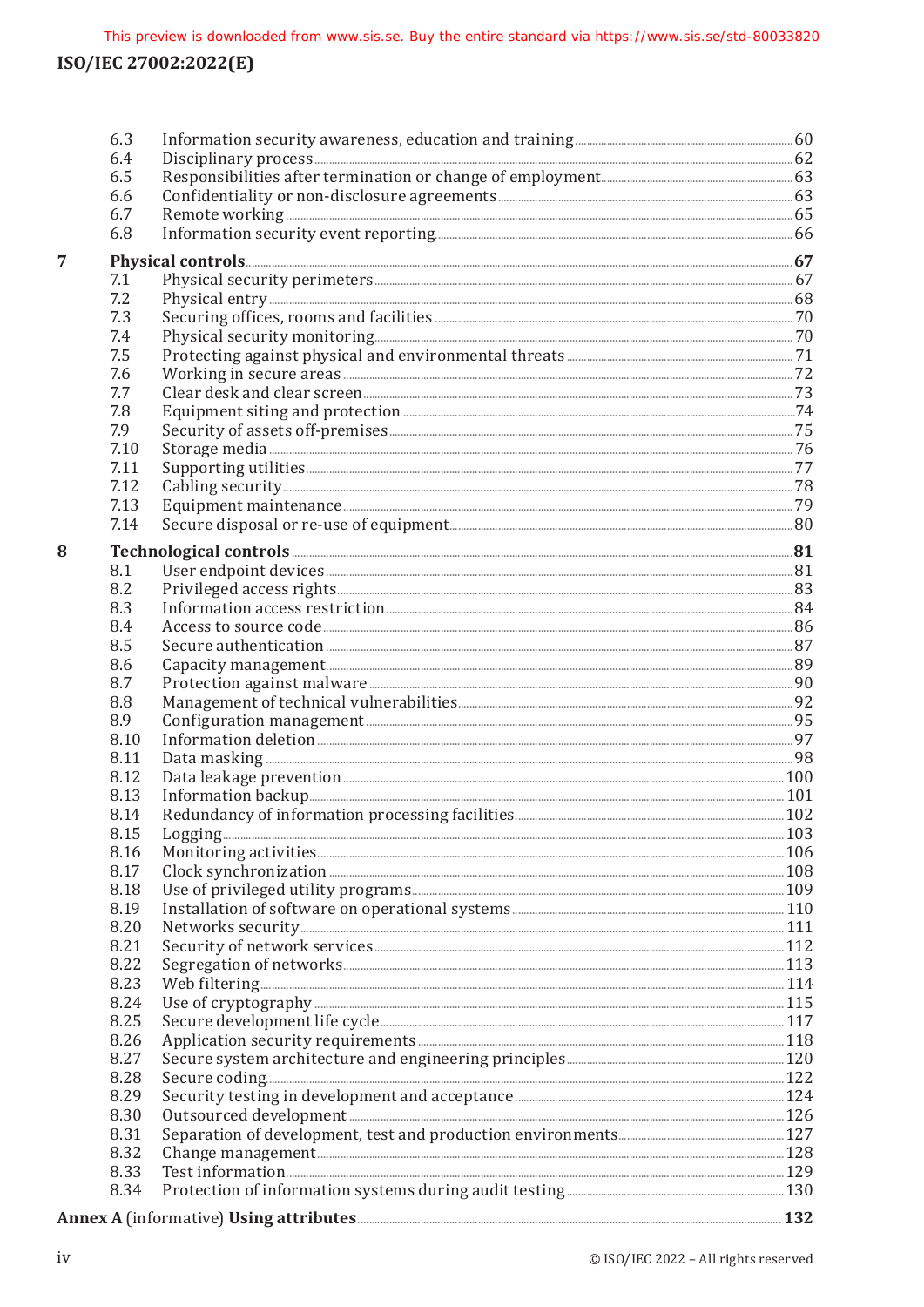**ISO/IEC 27002:2022(E)** This preview is downloaded from www.sis.se. Buy the entire standard via https://www.sis.se/std-80033820

| Annex B (informative) Correspondence of ISO/IEC 27002:2022 (this document) with ISO/ |     |
|--------------------------------------------------------------------------------------|-----|
| IEC 27002:2013                                                                       | 143 |
|                                                                                      | 150 |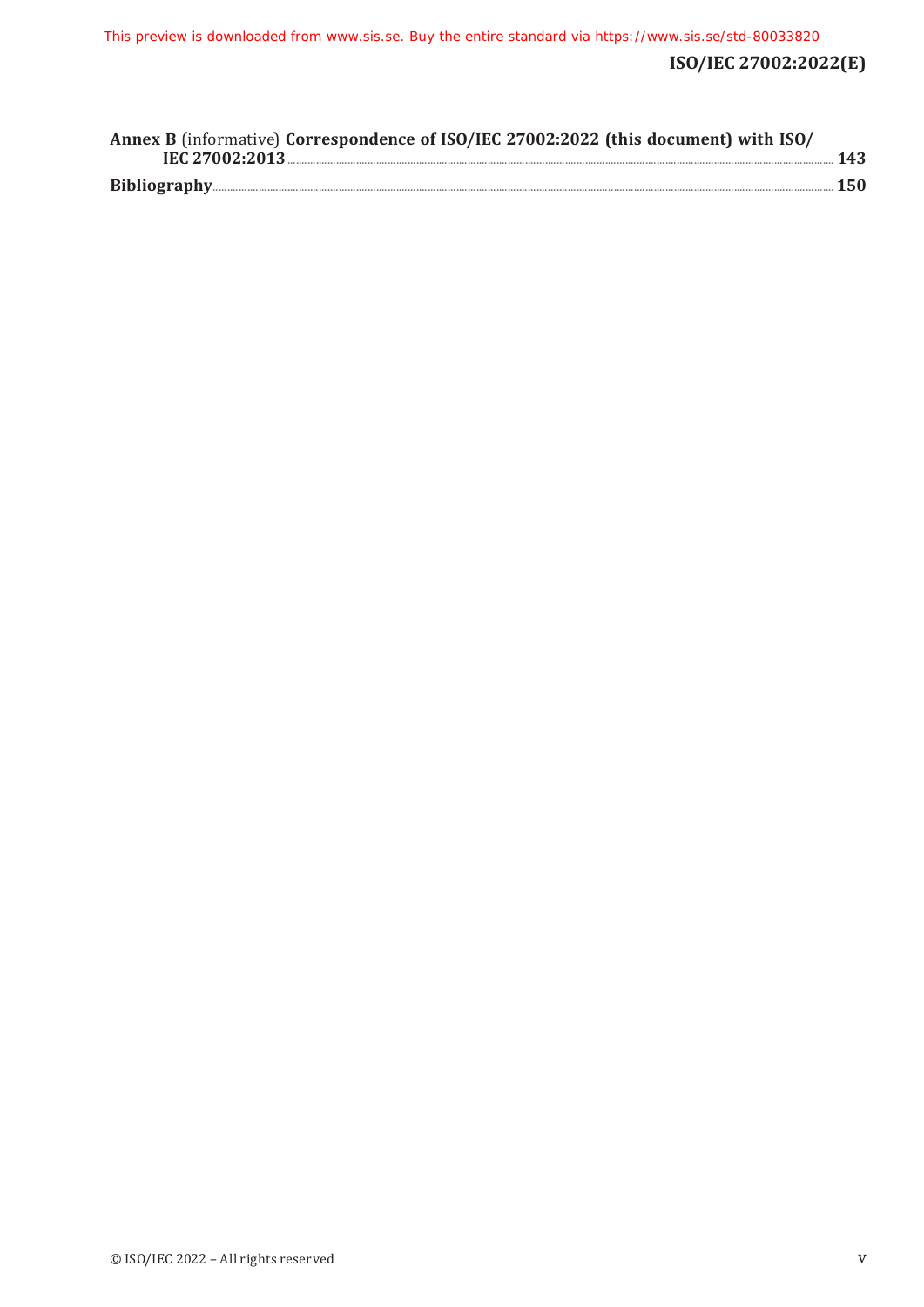## <span id="page-5-0"></span>**Foreword**

ISO (the International Organization for Standardization) and IEC (the International Electrotechnical Commission) form the specialized system for worldwide standardization. National bodies that are members of ISO or IEC participate in the development of International Standards through technical committees established by the respective organization to deal with particular fields of technical activity. ISO and IEC technical committees collaborate in fields of mutual interest. Other international organizations, governmental and non-governmental, in liaison with ISO and IEC, also take part in the work.

The procedures used to develop this document and those intended for its further maintenance are described in the ISO/IEC Directives, Part 1. In particular, the different approval criteria needed for the different types of document should be noted. This document was drafted in accordance with the editorial rules of the ISO/IEC Directives, Part 2 (see [www.iso.org/directives](https://www.iso.org/directives) or [www.iec.ch/members\\_experts/refdocs](https://www.iec.ch/members_experts/refdocs)).

Attention is drawn to the possibility that some of the elements of this document may be the subject of patent rights. ISO and IEC shall not be held responsible for identifying any or all such patent rights. Details of any patent rights identified during the development of the document will be in the Introduction and/or on the ISO list of patent declarations received (see [www.iso.org/patents](https://www.iso.org/iso-standards-and-patents.html)) or the IEC list of patent declarations received (see [patents.iec.ch](https://patents.iec.ch)).

Any trade name used in this document is information given for the convenience of users and does not constitute an endorsement.

For an explanation of the voluntary nature of standards, the meaning of ISO specific terms and expressions related to conformity assessment, as well as information about ISO's adherence to the World Trade Organization (WTO) principles in the Technical Barriers to Trade (TBT) see [www.iso.org/iso/foreword.html](https://www.iso.org/iso/foreword.html). In the IEC, see [www.iec.ch/understanding-standards](https://www.iec.ch/understanding-standards).

'This document was prepared by Joint Technical Committee ISO/IEC JTC 1, *Information technology*, Subcommittee SC 27, *Information security, cybersecurity and privacy protection*.

This third edition cancels and replaces the second edition (ISO/IEC 27002:2013), which has been technically revised. It also incorporates the Technical Corrigenda ISO/IEC 27002:2013/Cor. 1:2014 and ISO/IEC 27002:2013/Cor. 2:2015.

The main changes are as follows:

- the title has been modified:
- the structure of the document has been changed, presenting the controls using a simple taxonomy and associated attributes;
- some controls have been merged, some deleted and several new controls have been introduced. The complete correspondence can be found in Annex B.

This corrected version of ISO/IEC 27002:2022 incorporates the following corrections:

- non-functioning hyperlinks throughout the document have been restored;
- in the introductory table in subclause  $5.22$  and in Table A.1 (row 5.22), "#information\_security\_ assurance" has been moved from the column headed "Security domains" to the column headed "Operational capabilities".

Any feedback or questions on this document should be directed to the user's national standards body. A complete listing of these bodies can be found at [www.iso.org/members.html](https://www.iso.org/members.html) and [www.iec.ch/national-committees](https://www.iec.ch/national-committees).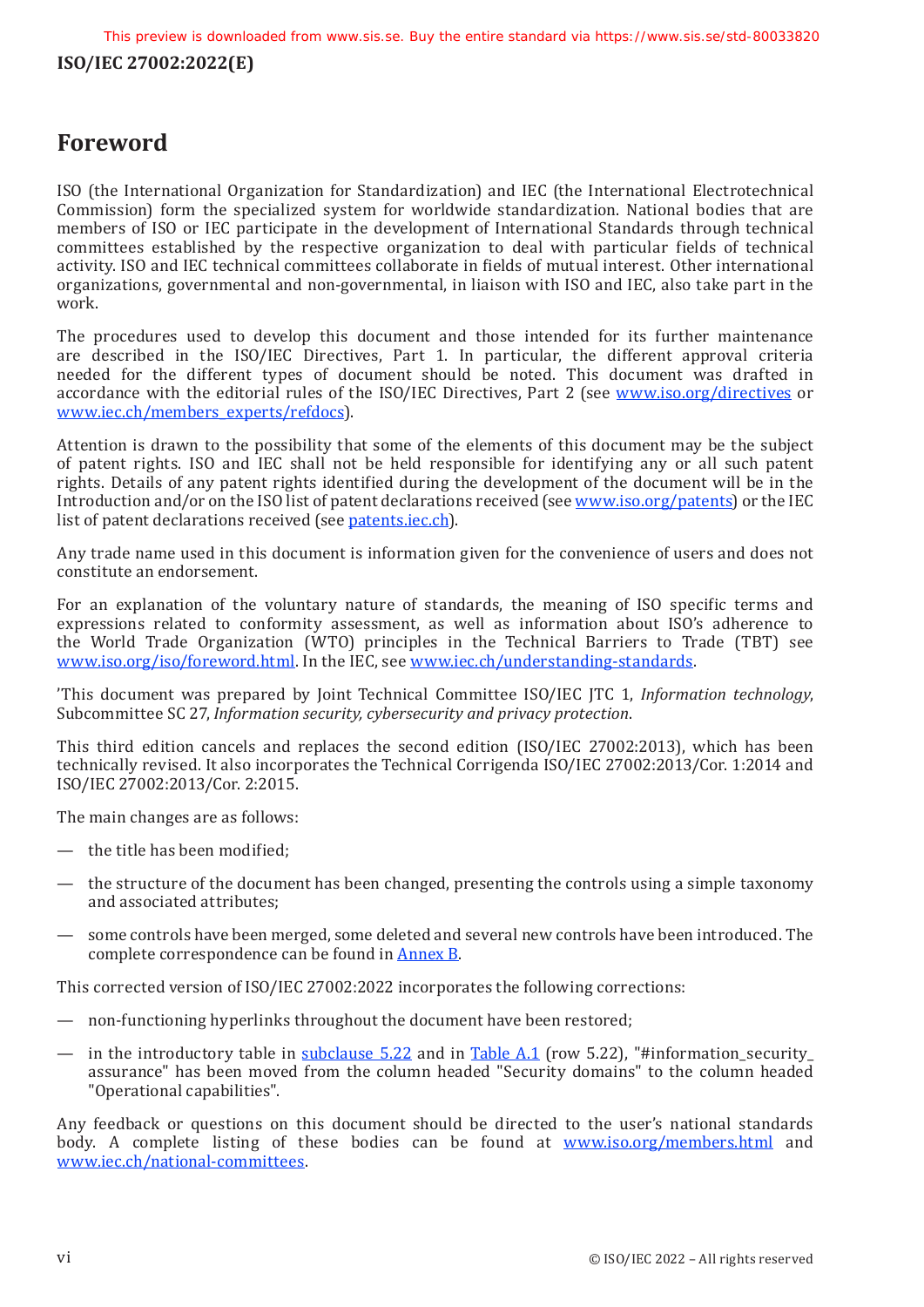## <span id="page-6-0"></span>**Introduction**

#### **0.1 Background and context**

This document is designed for organizations of all types and sizes. It is to be used as a reference for determining and implementing controls for information security risk treatment in an information security management system (ISMS) based on ISO/IEC 27001. It can also be used as a guidance document for organizations determining and implementing commonly accepted information security controls. Furthermore, this document is intended for use in developing industry and organizationspecific information security management guidelines, taking into consideration their specific information security risk environment(s). Organizational or environment-specific controls other than those included in this document can be determined through risk assessment as necessary.

Organizations of all types and sizes (including public and private sector, commercial and non-profit) create, collect, process, store, transmit and dispose of information in many forms, including electronic, physical and verbal (e.g. conversations and presentations).

The value of information goes beyond written words, numbers and images: knowledge, concepts, ideas and brands are examples of intangible forms of information. In an interconnected world, information and other associated assets deserve or require protection against various risk sources, whether natural, accidental or deliberate.

Information security is achieved by implementing a suitable set of controls, including policies, rules, processes, procedures, organizational structures and software and hardware functions. To meet its specific security and business objectives, the organization should define, implement, monitor, review and improve these controls where necessary. An ISMS such as that specified in ISO/IEC 27001 takes a holistic, coordinated view of the organization's information security risks in order to determine and implement a comprehensive suite of information security controls within the overall framework of a coherent management system.

Many information systems, including their management and operations, have not been designed to be secure in terms of an ISMS as specified in ISO/IEC 27001 and this document. The level of security that can be achieved only through technological measures is limited and should be supported by appropriate management activities and organizational processes. Identifying which controls should be in place requires careful planning and attention to detail while carrying out risk treatment.

A successful ISMS requires support from all personnel in the organization. It can also require participation from other interested parties, such as shareholders or suppliers. Advice from subject matter experts can also be needed.

A suitable, adequate and effective information security management system provides assurance to the organization's management and other interested parties that their information and other associated assets are kept reasonably secure and protected against threats and harm, thereby enabling the organization to achieve the stated business objectives.

#### **0.2 Information security requirements**

It is essential that an organization determines its information security requirements. There are three main sources of information security requirements:

- a) the assessment of risks to the organization, taking into account the organization's overall business strategy and objectives. This can be facilitated or supported through an information securityspecific risk assessment. This should result in the determination of the controls necessary to ensure that the residual risk to the organization meets its risk acceptance criteria;
- b) the legal, statutory, regulatory and contractual requirements that an organization and its interested parties (trading partners, service providers, etc.) have to comply with and their sociocultural environment;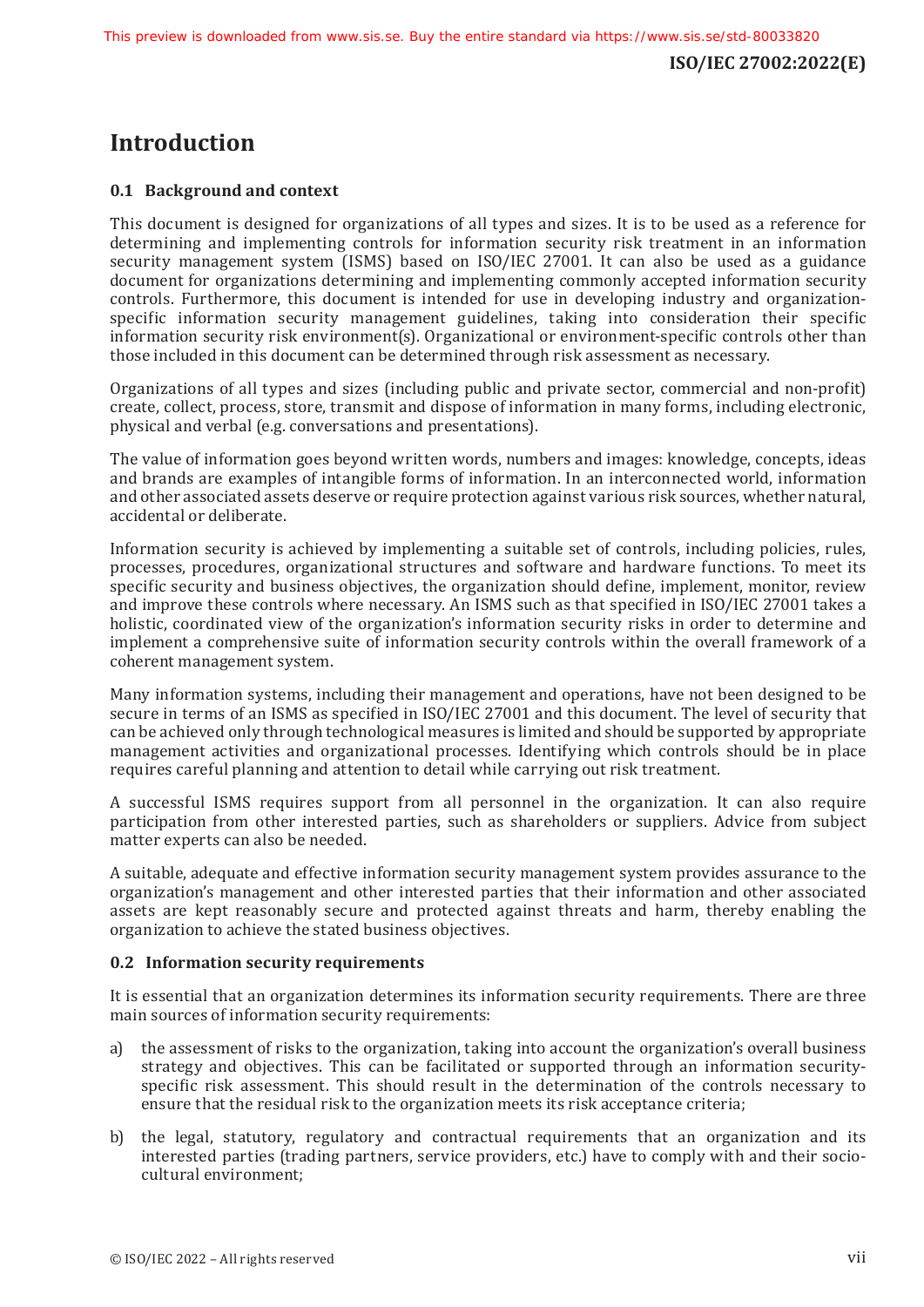c) the set of principles, objectives and business requirements for all the steps of the life cycle of information that an organization has developed to support its operations.

## **0.3 Controls**

A control is defined as a measure that modifies or maintains risk. Some of the controls in this document are controls that modify risk, while others maintain risk. An information security policy, for example, can only maintain risk, whereas compliance with the information security policy can modify risk. Moreover, some controls describe the same generic measure in different risk contexts. This document provides a generic mixture of organizational, people, physical and technological information security controls derived from internationally recognized best practices.

#### **0.4 Determining controls**

Determining controls is dependent on the organization's decisions following a risk assessment, with a clearly defined scope. Decisions related to identified risks should be based on the criteria for risk acceptance, risk treatment options and the risk management approach applied by the organization. The determination of controls should also take into consideration all relevant national and international legislation and regulations. Control determination also depends on the manner in which controls interact with one another to provide defence in depth.

The organization can design controls as required or identify them from any source. In specifying such controls, the organization should consider the resources and investment needed to implement and operate a control against the business value realized. See ISO/IEC TR 27016 for guidance on decisions regarding the investment in an ISMS and the economic consequences of these decisions in the context of competing requirements for resources.

There should be a balance between the resources deployed for implementing controls and the potential resulting business impact from security incidents in the absence of those controls. The results of a risk assessment should help guide and determine the appropriate management action, priorities for managing information security risks and for implementing controls determined necessary to protect against these risks.

Some of the controls in this document can be considered as guiding principles for information security management and as being applicable for most organizations. More information about determining controls and other risk treatment options can be found in ISO/IEC 27005.

## **0.5 Developing organization-specific guidelines**

This document can be regarded as a starting point for developing organization-specific guidelines. Not all of the controls and guidance in this document can be applicable to all organizations. Additional controls and guidelines not included in this document can also be required to address the specific needs of the organization and the risks that have been identified. When documents are developed containing additional guidelines or controls, it can be useful to include cross-references to clauses in this document for future reference.

#### **0.6 Life cycle considerations**

Information has a life cycle, from creation to disposal. The value of, and risks to, information can vary throughout this life cycle (e.g. unauthorized disclosure or theft of a company's financial accounts is not significant after they have been published, but integrity remains critical) therefore, information security remains important to some extent at all stages.

Information systems and other assets relevant to information security have life cycles within which they are conceived, specified, designed, developed, tested, implemented, used, maintained and eventually retired from service and disposed of. Information security should be considered at every stage. New system development projects and changes to existing systems provide opportunities to improve security controls while taking into account the organization's risks and lessons learned from incidents.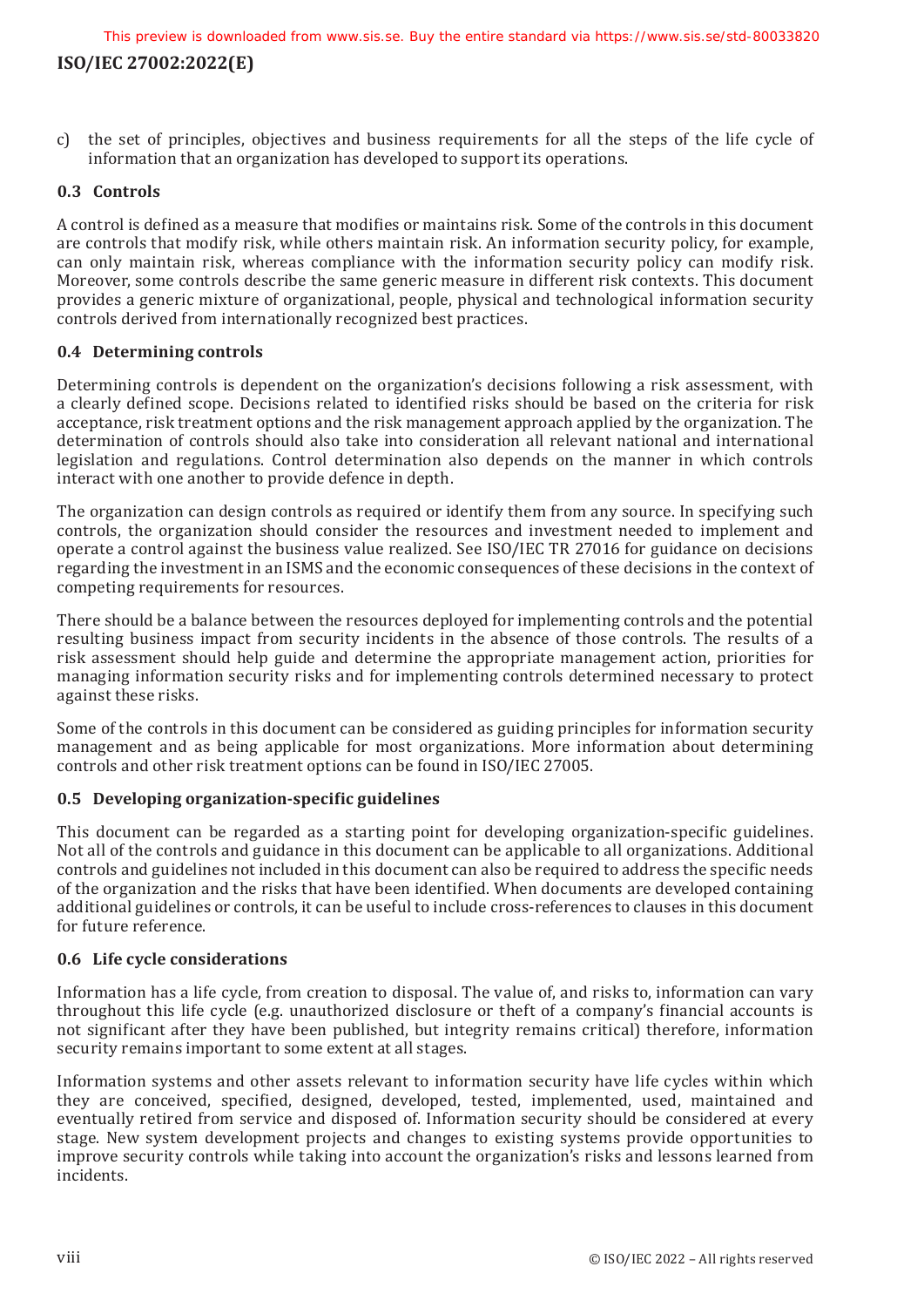#### **0.7 Related International Standards**

While this document offers guidance on a broad range of information security controls that are commonly applied in many different organizations, other documents in the ISO/IEC 27000 family provide complementary advice or requirements on other aspects of the overall process of managing information security.

Refer to ISO/IEC 27000 for a general introduction to both ISMS and the family of documents. ISO/IEC 27000 provides a glossary, defining most of the terms used throughout the ISO/IEC 27000 family of documents, and describes the scope and objectives for each member of the family.

There are sector-specific standards that have additional controls which aim at addressing specific areas (e.g. ISO/IEC 27017 for cloud services, ISO/IEC 27701 for privacy, ISO/IEC 27019 for energy, ISO/IEC 27011 for telecommunications organizations and ISO 27799 for health). Such standards are included in the Bibliography and some of them are referenced in the guidance and other information sections in [Clauses](#page-18-1) 5-8.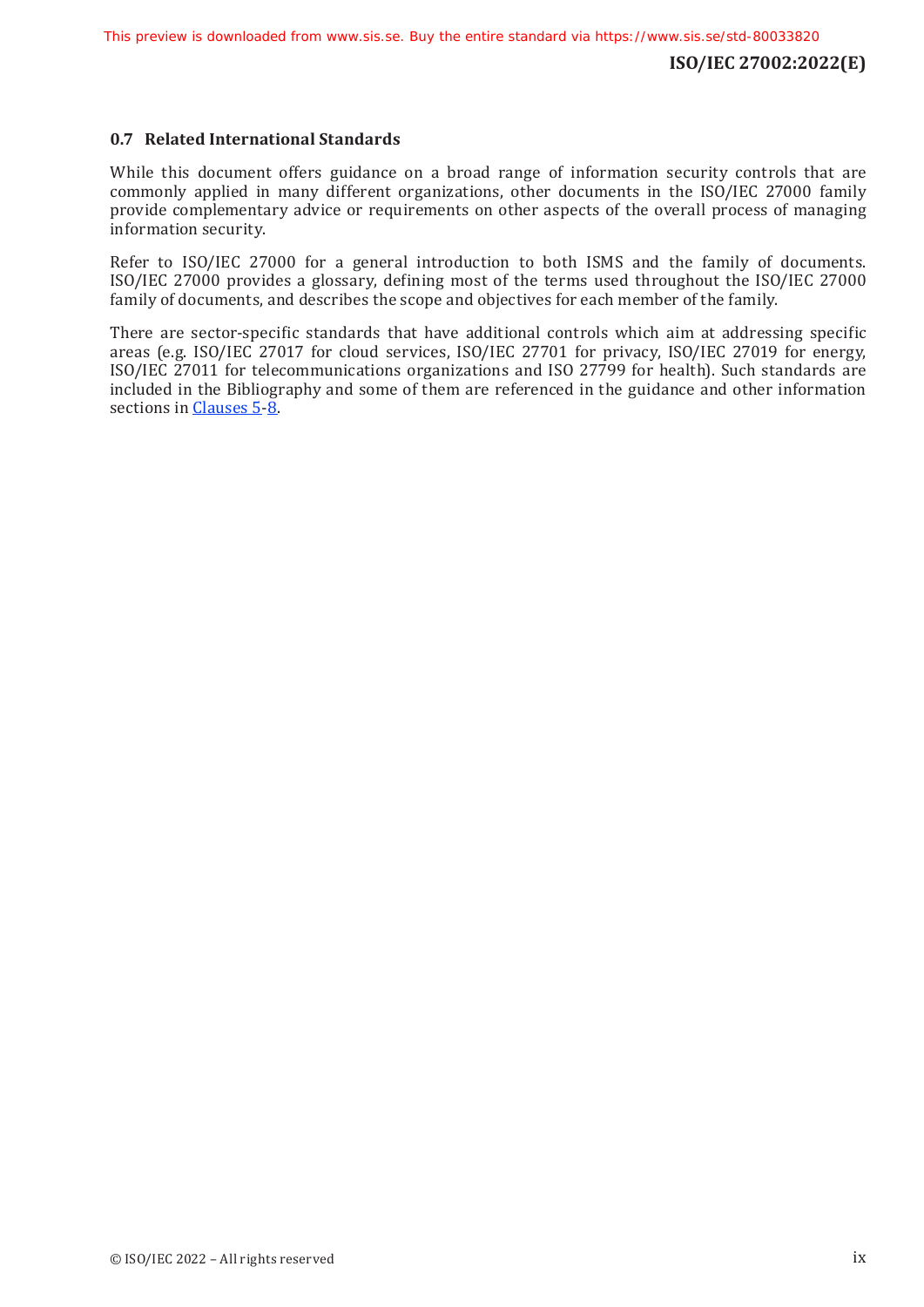This preview is downloaded from www.sis.se. Buy the entire standard via https://www.sis.se/std-80033820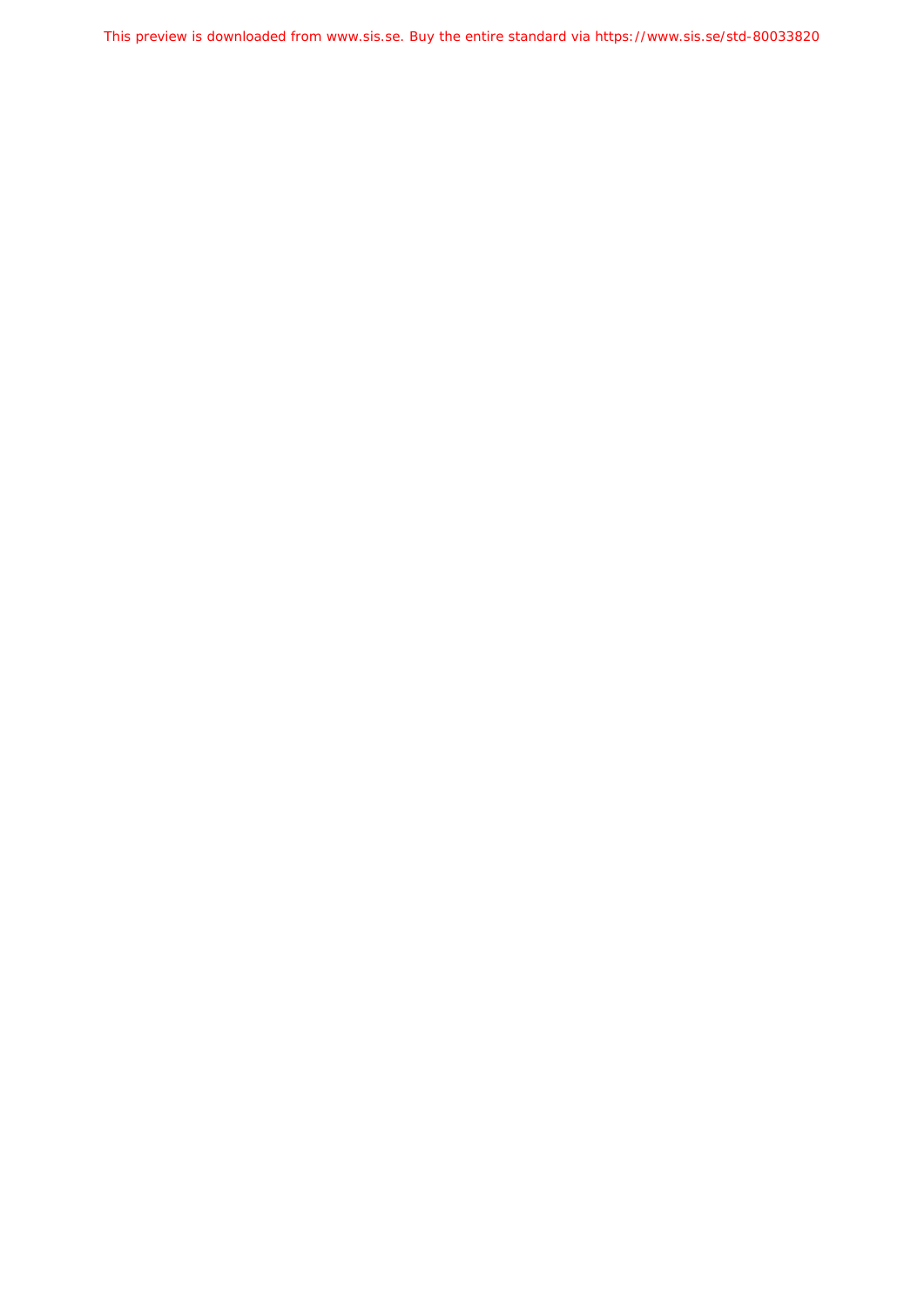#### **INTERNATIONAL STANDARD ISO/IEC 27002:2022(E)**

## **Information security, cybersecurity and privacy protection — Information security controls**

## <span id="page-10-0"></span>**1 Scope**

This document provides a reference set of generic information security controls including implementation guidance. This document is designed to be used by organizations:

- a) within the context of an information security management system (ISMS) based on ISO/IEC 27001;
- b) for implementing information security controls based on internationally recognized best practices;
- c) for developing organization-specific information security management guidelines.

## <span id="page-10-1"></span>**2 Normative references**

There are no normative references in this document.

## <span id="page-10-2"></span>**3 Terms, definitions and abbreviated terms**

#### <span id="page-10-3"></span>**3.1 Terms and definitions**

For the purposes of this document, the following terms and definitions apply.

ISO and IEC maintain terminology databases for use in standardization at the following addresses:

- ISO Online browsing platform: available at <https://www.iso.org/obp>
- IEC Electropedia: available at [https://www](https://www.electropedia.org/).electropedia.org/

#### <span id="page-10-5"></span>**3.1.1**

#### **access control**

means to ensure that physical and logical access to *assets* ([3.1.2](#page-10-4)) is authorized and restricted based on business and information security requirements

#### <span id="page-10-4"></span>**3.1.2 asset**

anything that has value to the organization

Note 1 to entry: In the context of information security, two kinds of assets can be distinguished:

- the primary assets:
	- information;
	- business *processes* ([3.1.27\)](#page-13-0) and activities;
- the supporting assets (on which the primary assets rely) of all types, for example:
	- hardware;
	- software;
	- network;
	- *personnel* ([3.1.20\)](#page-12-0);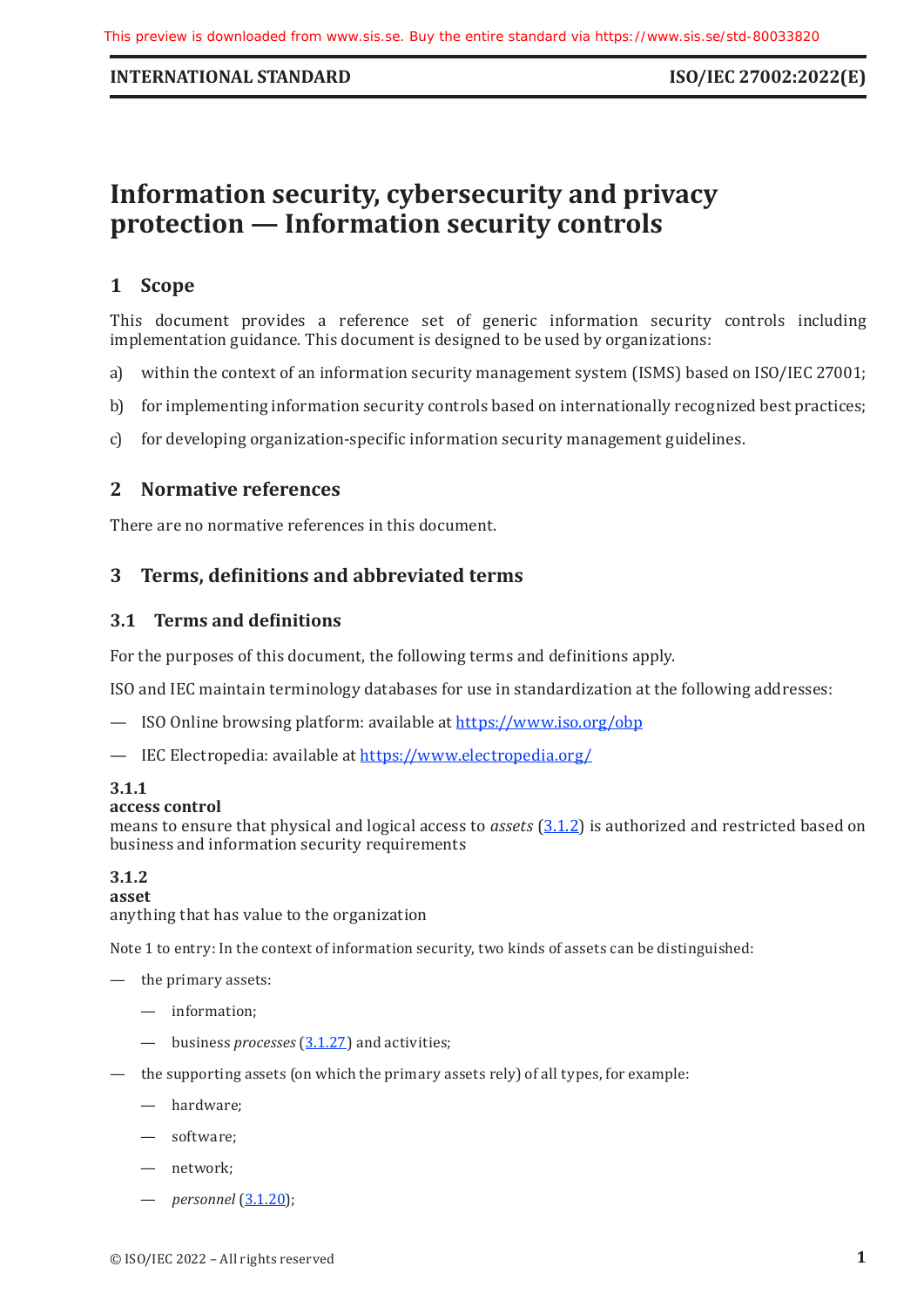— site;

— organization's structure.

## **3.1.3**

#### **attack**

successful or unsuccessful unauthorized attempt to destroy, alter, disable, gain access to an *asset* ([3.1.2](#page-10-4)) or any attempt to expose, steal, or make unauthorized use of an *asset* ([3.1.2](#page-10-4))

#### **3.1.4**

#### **authentication**

provision of assurance that a claimed characteristic of an *entity* ([3.1.11](#page-11-0)) is correct

#### **3.1.5**

#### **authenticity**

property that an *entity* ([3.1.11\)](#page-11-0) is what it claims to be

#### **3.1.6**

#### **chain of custody**

demonstrable possession, movement, handling and location of material from one point in time until another

Note 1 to entry: Material includes information and other associated *assets* ([3.1.2](#page-10-4)) in the context of ISO/IEC 27002.

[SOURCE: ISO/IEC 27050-1:2019, 3.1, modified — "Note 1 to entry" added]

#### **3.1.7**

#### **confidential information**

information that is not intended to be made available or disclosed to unauthorized individuals, *entities* ([3.1.11](#page-11-0)) or *processes* ([3.1.27](#page-13-0))

#### <span id="page-11-1"></span>**3.1.8**

#### **control**

measure that maintains and/or modifies risk

Note 1 to entry: Controls include, but are not limited to, any *process* ([3.1.27\)](#page-13-0), *policy* ([3.1.24](#page-13-1)), device, practice or other conditions and/or actions which maintain and/or modify risk.

Note 2 to entry: Controls may not always exert the intended or assumed modifying effect.

[SOURCE: ISO 31000:2018, 3.8]

#### <span id="page-11-2"></span>**3.1.9**

#### **disruption**

incident, whether anticipated or unanticipated, that causes an unplanned, negative deviation from the expected delivery of products and services according to an organization's objectives

[SOURCE: ISO 22301:2019, 3.10]

#### <span id="page-11-3"></span>**3.1.10**

#### **endpoint device**

network connected information and communication technology (ICT) hardware device

Note 1 to entry: Endpoint device can refer to desktop computers, laptops, smart phones, tablets, thin clients, printers or other specialized hardware including smart meters and Internet of things (IoT) devices.

#### <span id="page-11-0"></span>**3.1.11**

#### **entity**

item relevant for the purpose of operation of a domain that has recognizably distinct existence

Note 1 to entry: An entity can have a physical or a logical embodiment.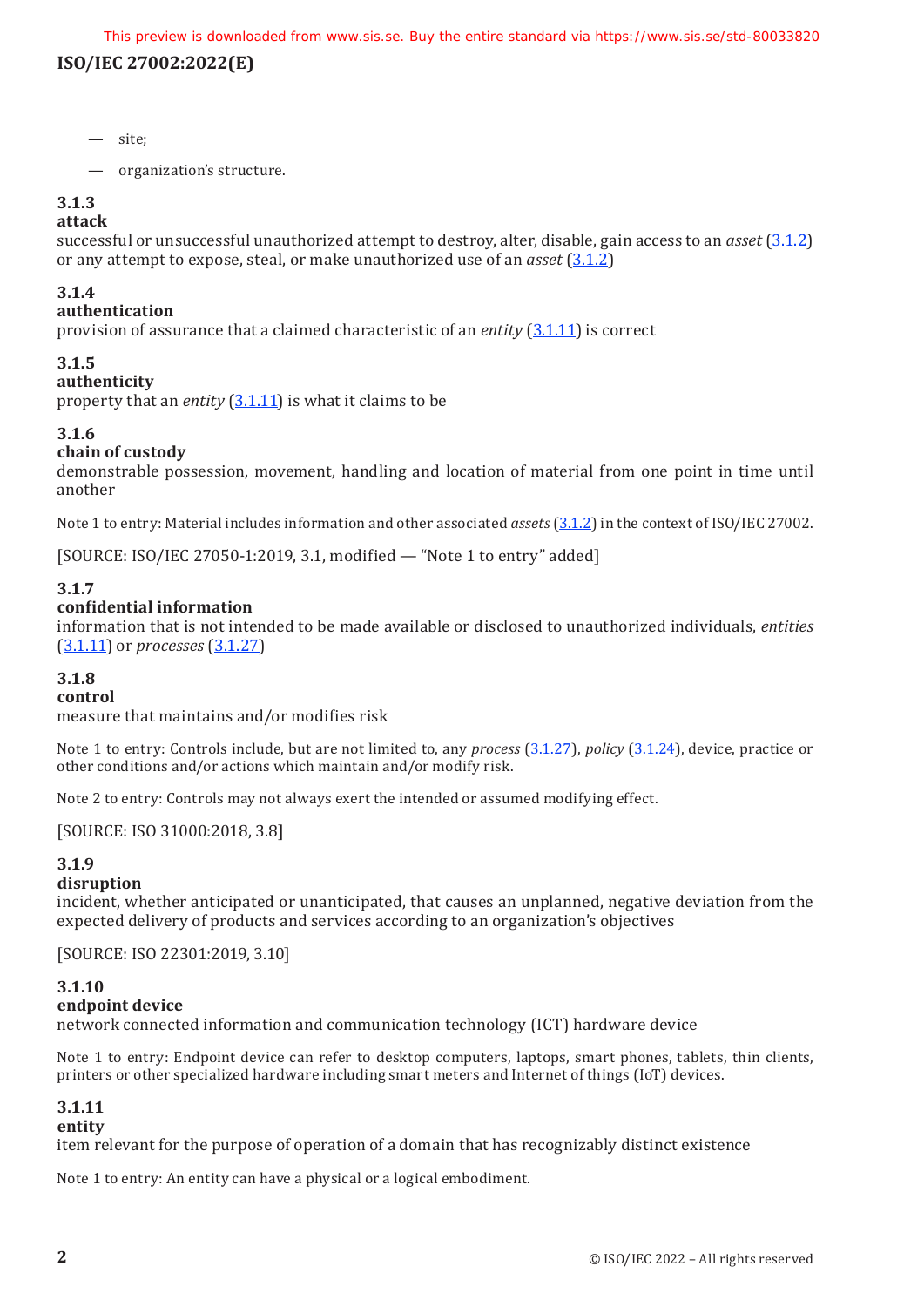EXAMPLE A person, an organization, a device, a group of such items, a human subscriber to a telecom service, a SIM card, a passport, a network interface card, a software application, a service or a website.

[SOURCE: ISO/IEC 24760-1:2019, 3.1.1]

#### **3.1.12**

#### **information processing facility**

any information processing system, service or infrastructure, or the physical location housing it

[SOURCE: ISO/IEC 27000:2018, 3.27, modified — "facilities" has been replaced with facility.]

#### <span id="page-12-1"></span>**3.1.13**

#### **information security breach**

compromise of information security that leads to the undesired destruction, loss, alteration, disclosure of, or access to, protected information transmitted, stored or otherwise processed

#### <span id="page-12-2"></span>**3.1.14**

#### **information security event**

occurrence indicating a possible *information security breach* ([3.1.13\)](#page-12-1) or failure of *controls* ([3.1.8](#page-11-1))

[SOURCE: ISO/IEC 27035-1:2016, 3.3, modified — "breach of information security" has been replaced with "information security breach"]

#### <span id="page-12-3"></span>**3.1.15**

#### **information security incident**

one or multiple related and identified *information security events* ([3.1.14](#page-12-2)) that can harm an organization's *assets* ([3.1.2\)](#page-10-4) or compromise its operations

[SOURCE: ISO/IEC 27035-1:2016, 3.4]

#### **3.1.16**

#### **information security incident management**

exercise of a consistent and effective approach to the handling of *information security incidents* ([3.1.15](#page-12-3))

[SOURCE: ISO/IEC 27035-1:2016, 3.5]

#### <span id="page-12-5"></span>**3.1.17**

#### **information system**

set of applications, services, information technology *assets* ([3.1.2](#page-10-4)), or other information-handling components

[SOURCE: ISO/IEC 27000:2018, 3.35]

#### <span id="page-12-4"></span>**3.1.18**

#### **interested party**

stakeholder

person or organization that can affect, be affected by, or perceive itself to be affected by a decision or activity

[SOURCE: ISO/IEC 27000:2018, 3.37]

#### **3.1.19**

#### **non-repudiation**

ability to prove the occurrence of a claimed event or action and its originating *entities* ([3.1.11](#page-11-0))

## <span id="page-12-0"></span>**3.1.20**

#### **personnel**

persons doing work under the organization's direction

Note 1 to entry: The concept of personnel includes the organization's members, such as the governing body, top management, employees, temporary staff, contractors and volunteers.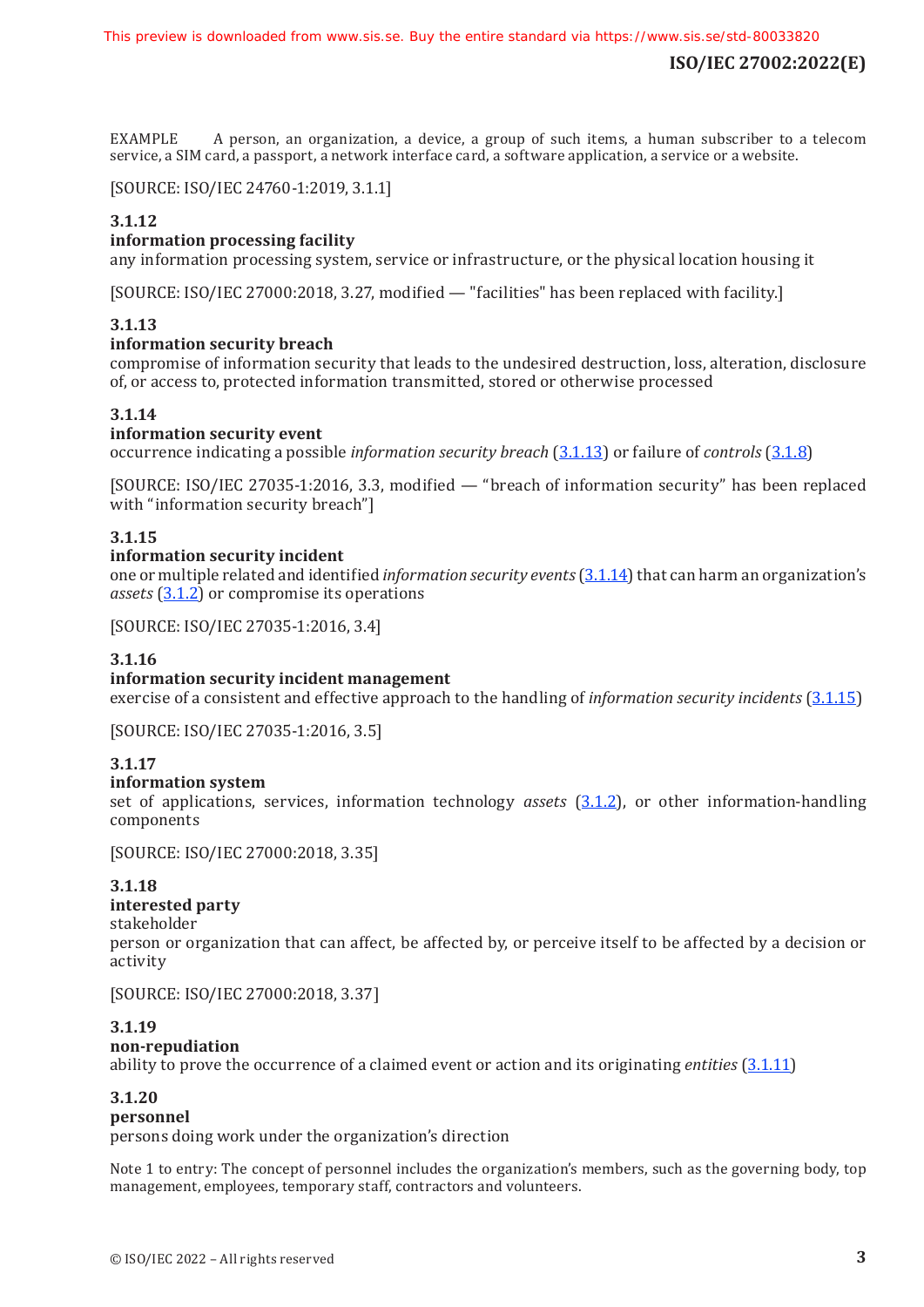#### <span id="page-13-3"></span>**3.1.21 personally identifiable information PII**

any information that (a) can be used to establish a link between the information and the natural person to whom such information relates, or (b) is or can be directly or indirectly linked to a natural person.

Note 1 to entry: The "natural person" in the definition is the *PII principal* ([3.1.22\)](#page-13-2). To determine whether a PII principal is identifiable, account should be taken of all the means which can reasonably be used by the privacy stakeholder holding the data, or by any other party, to establish the link between the set of PII and the natural person.

[SOURCE: ISO/IEC 29100:2011/Amd.1:2018, 2.9]

#### <span id="page-13-2"></span>**3.1.22 PII principal** natural person to whom the *personally identifiable information (PII)* ([3.1.21\)](#page-13-3) relates

Note 1 to entry: Depending on the jurisdiction and the particular data protection and privacy legislation, the synonym "data subject" can also be used instead of the term "PII principal".

[SOURCE: ISO/IEC 29100:2011, 2.11]

## **3.1.23**

#### **PII processor**

privacy stakeholder that processes *personally identifiable information (PII)* ([3.1.21](#page-13-3)) on behalf of and in accordance with the instructions of a PII controller

[SOURCE: ISO/IEC 29100:2011, 2.12]

#### <span id="page-13-1"></span>**3.1.24**

#### **policy**

intentions and direction of an organization, as formally expressed by its top management

[SOURCE: ISO/IEC 27000:2018, 3.53]

#### **3.1.25**

## **privacy impact assessment**

**PIA**

overall *process* ([3.1.27\)](#page-13-0) of identifying, analysing, evaluating, consulting, communicating and planning the treatment of potential privacy impacts with regard to the processing of *personally identifiable information (PII)* ([3.1.21\)](#page-13-3), framed within an organization's broader risk management framework

[SOURCE: ISO/IEC 29134:2017, 3.7, modified — Note 1 to entry removed.]

#### **3.1.26**

#### **procedure**

specified way to carry out an activity or a *process* ([3.1.27](#page-13-0))

[SOURCE: ISO 30000:2009, 3.12]

#### <span id="page-13-0"></span>**3.1.27**

#### **process**

set of interrelated or interacting activities that uses or transforms inputs to deliver a result

[SOURCE: ISO 9000:2015, 3.4.1, modified— Notes to entry removed.]

#### **3.1.28**

#### **record**

information created, received and maintained as evidence and as an *asset* ([3.1.2\)](#page-10-4) by an organization or person, in pursuit of legal obligations or in the transaction of business

Note 1 to entry: Legal obligations in this context include all legal, statutory, regulatory and contractual requirements.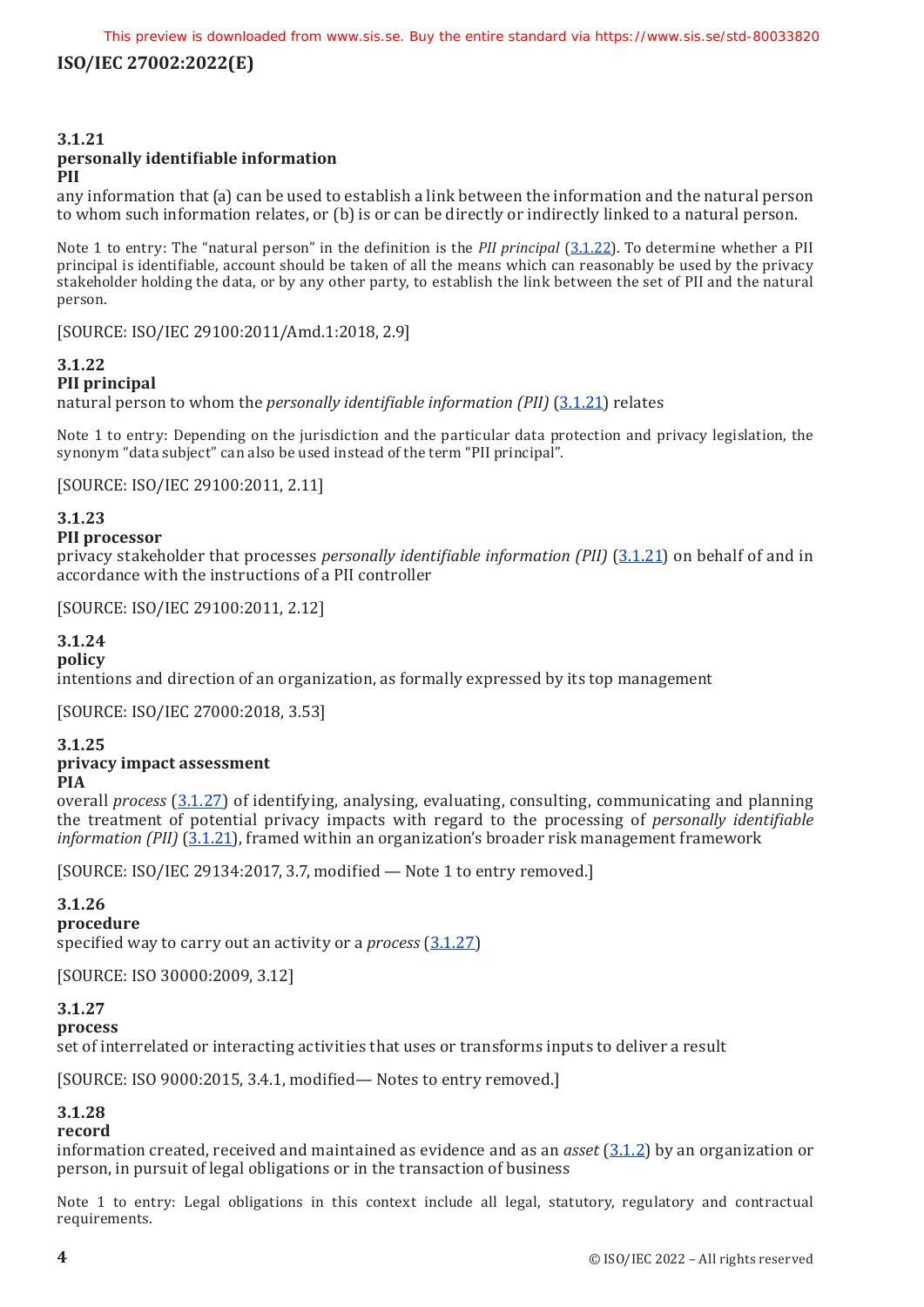[SOURCE: ISO 15489-1:2016, 3.14, modified— "Note 1 to entry" added.]

#### **3.1.29 recovery point objective RPO**

point in time to which data are to be recovered after a *disruption* ([3.1.9\)](#page-11-2) has occurred

[SOURCE: ISO/IEC 27031:2011, 3.12, modified — "must" replaced by "are to be".]

#### **3.1.30 recovery time objective RTO**

period of time within which minimum levels of services and/or products and the supporting systems, applications, or functions are to be recovered after a *disruption* ([3.1.9](#page-11-2)) has occurred

[SOURCE: ISO/IEC 27031:2011, 3.13, modified — "must" replaced by "are to be".]

#### **3.1.31**

#### **reliability**

property of consistent intended behaviour and results

#### <span id="page-14-1"></span>**3.1.32**

#### **rule**

accepted principle or instruction that states the organization's expectations on what is required to be done, what is allowed or not allowed

Note 1 to entry: Rules can be formally expressed in *topic-specific policies* ([3.1.35\)](#page-14-0) and in other types of documents.

#### **3.1.33**

#### **sensitive information**

information that needs to be protected from unavailability, unauthorized access, modification or public disclosure because of potential adverse effects on an individual, organization, national security or public safety

## <span id="page-14-2"></span>**3.1.34**

#### **threat**

potential cause of an unwanted incident, which can result in harm to a system or organization

[SOURCE: ISO/IEC 27000:2018, 3.74]

#### <span id="page-14-0"></span>**3.1.35**

#### **topic-specific policy**

intentions and direction on a specific subject or topic, as formally expressed by the appropriate level of management

Note 1 to entry: Topic-specific policies can formally express *rules* ([3.1.32\)](#page-14-1) or organization standards.

Note 2 to entry: Some organizations use other terms for these topic-specific policies.

Note 3 to entry: The topic-specific policies referred to in this document are related to information security.

EXAMPLE Topic-specific policy on *access control* ([3.1.1\)](#page-10-5), topic-specific policy on clear desk and clear screen.

## **3.1.36**

#### **user**

*interested party* ([3.1.18\)](#page-12-4) with access to the organization's *information systems* ([3.1.17](#page-12-5))

EXAMPLE *Personnel* ([3.1.20\)](#page-12-0), customers, suppliers.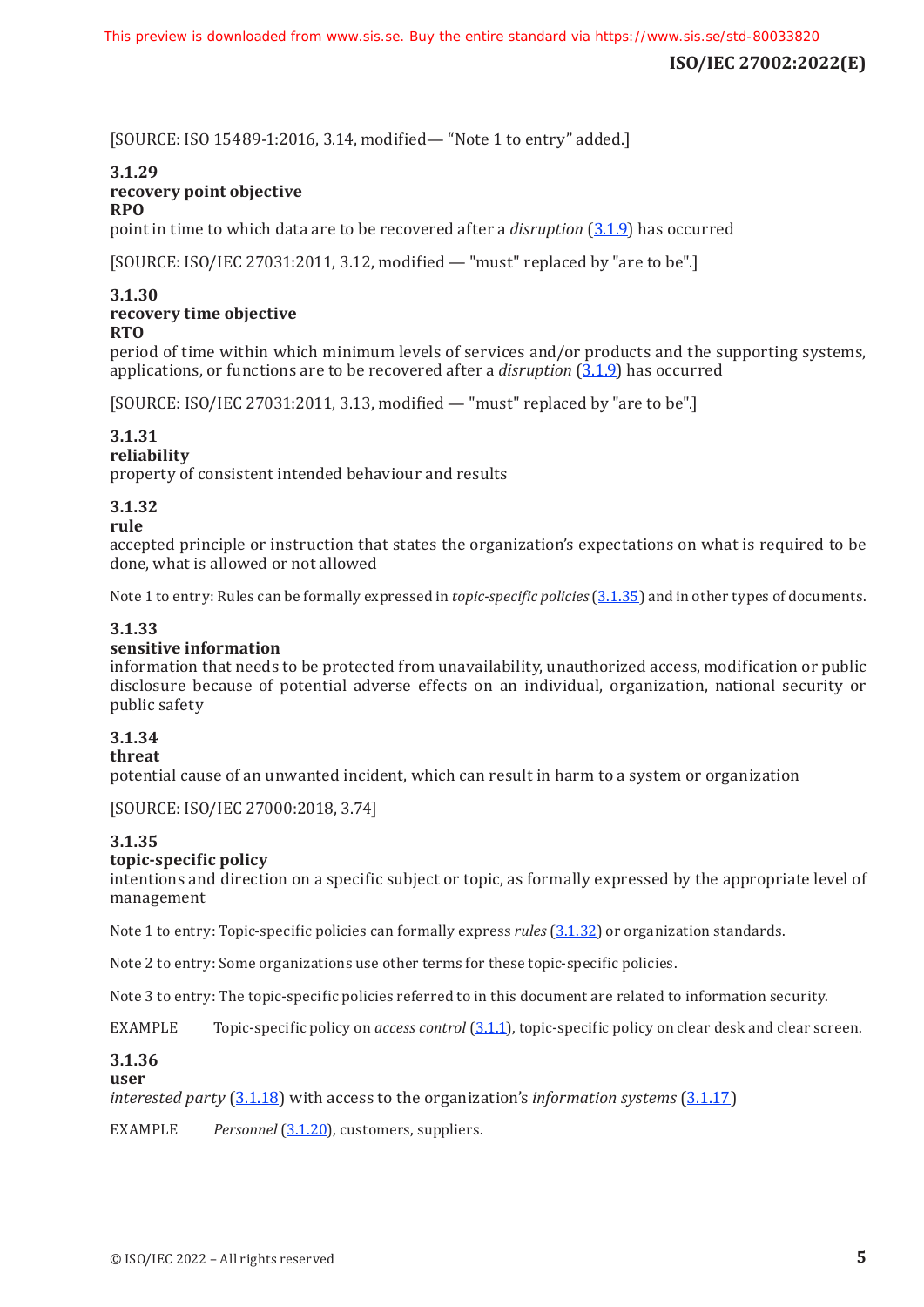#### **3.1.37**

## **user endpoint device**

*endpoint device* ([3.1.10\)](#page-11-3) used by users to access information processing services

Note 1 to entry: User endpoint device can refer to desktop computers, laptops, smart phones, tablets, thin clients, etc.

#### **3.1.38**

#### **vulnerability**

weakness of an *asset* ([3.1.2](#page-10-4)) or *control* ([3.1.8\)](#page-11-1) that can be exploited by one or more *threats* ([3.1.34](#page-14-2))

[SOURCE: ISO/IEC 27000:2018, 3.77]

#### <span id="page-15-0"></span>**3.2 Abbreviated terms**

- ABAC attribute-based access control
- ACL access control list
- BIA business impact analysis
- BYOD bring your own device

#### CAPTCHA completely automated public Turing test to tell computers and humans apart

- CPU central processing unit
- DAC discretionary access control
- DNS domain name system
- GPS global positioning system
- IAM identity and access management
- ICT information and communication technology
- ID identifier
- IDE integrated development environment
- IDS intrusion detection system
- IoT internet of things
- IP internet protocol
- IPS intrusion prevention system
- IT information technology
- ISMS information security management system
- MAC mandatory access control
- NTP network time protocol
- PIA privacy impact assessment
- PII personally identifiable information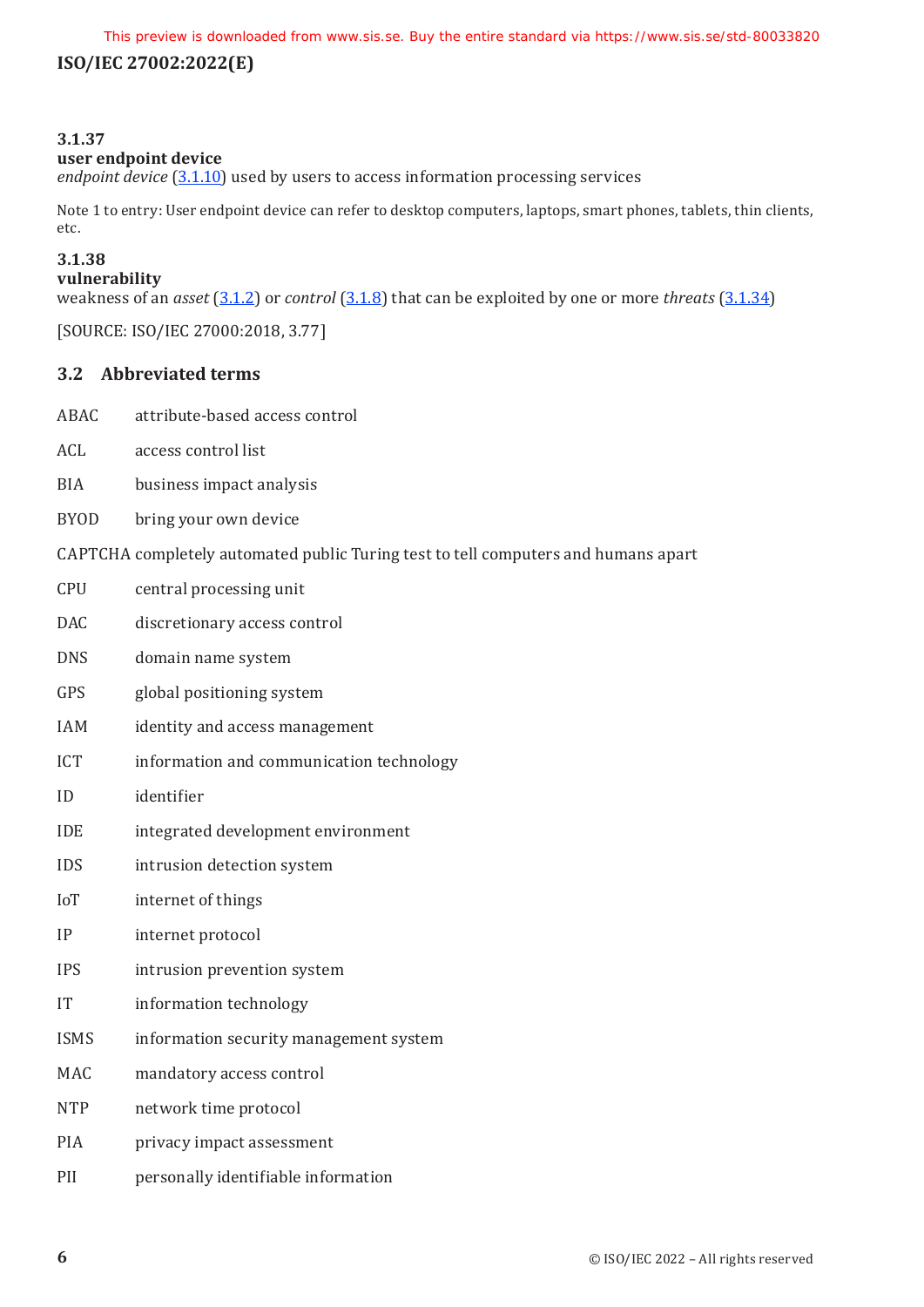| PIN             | personal identification number            |
|-----------------|-------------------------------------------|
| PKI             | public key infrastructure                 |
| PTP             | precision time protocol                   |
| <b>RBAC</b>     | role-based access control                 |
| <b>RPO</b>      | recovery point objective                  |
| <b>RTO</b>      | recovery time objective                   |
| <b>SAST</b>     | static application security testing       |
| <b>SD</b>       | secure digital                            |
| <b>SDN</b>      | software-defined networking               |
| SD-WAN          | software-defined wide area networking     |
| <b>SIEM</b>     | security information and event management |
| <b>SMS</b>      | short message service                     |
| SQL             | structured query language                 |
| SS <sub>0</sub> | single sign on                            |
| SWID            | software identification                   |
| <b>UEBA</b>     | user and entity behaviour analytics       |
| <b>UPS</b>      | uninterruptible power supply              |
| <b>URL</b>      | uniform resource locator                  |
| <b>USB</b>      | universal serial bus                      |
| <b>VM</b>       | virtual machine                           |
| <b>VPN</b>      | virtual private network                   |
| WiFi            | wireless fidelity                         |

## <span id="page-16-0"></span>**4 Structure of this document**

## <span id="page-16-1"></span>**4.1 Clauses**

This document is structured as follows:

- a) Organizational controls [\(Clause](#page-18-1) 5)
- b) People controls (Clause 6)
- c) Physical controls (Clause 7)
- d) Technological controls (Clause 8)

There are 2 informative annexes:

 $-$  Annex A – Using attributes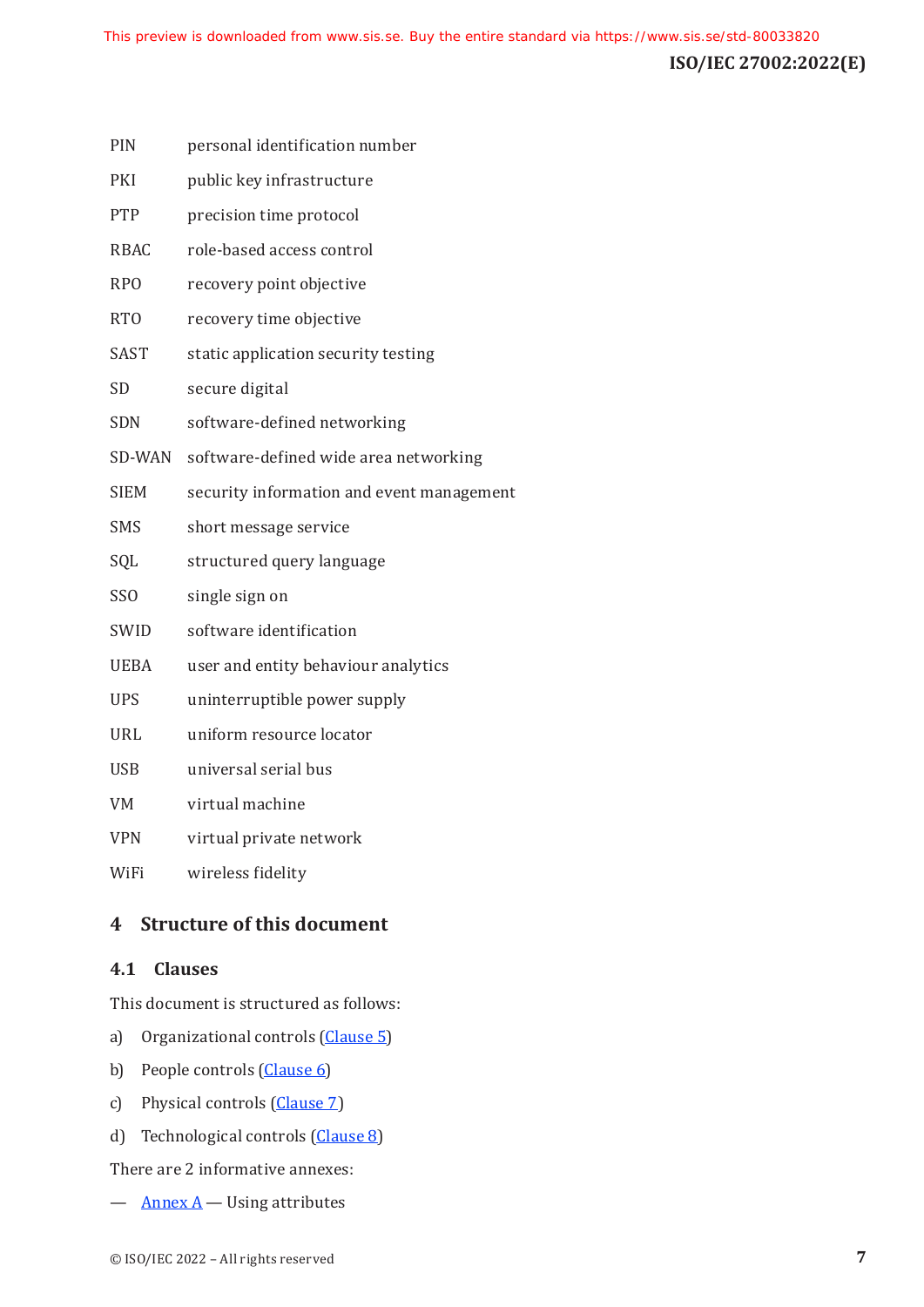Annex B — Correspondence with ISO/IEC 27002:2013

Annex A explains how an organization can use attributes (see [4.2](#page-17-0)) to create its own views based on the control attributes defined in this document or of its own creation.

Annex B shows the correspondence between the controls in this edition of ISO/IEC 27002 and the previous 2013 edition.

## <span id="page-17-0"></span>**4.2 Themes and attributes**

The categorization of controls given in [Clauses](#page-18-1) 5 to 8 are referred to as themes.

Controls are categorized as:

- a) people, if they concern individual people;
- b) physical, if they concern physical objects;
- c) technological, if they concern technology;
- d) otherwise they are categorized as organizational.

The organization can use attributes to create different views which are different categorizations of controls as seen from a different perspective to the themes. Attributes can be used to filter, sort or present controls in different views for different audiences. Annex A explains how this can be achieved and provides an example of a view.

By way of example, each control in this document has been associated with five attributes with corresponding attribute values (preceded by "#" to make them searchable), as follows:

a) Control type

Control type is an attribute to view controls from the perspective of when and how the control modifies the risk with regard to the occurrence of an information security incident. Attribute values consist of Preventive (the control that is intended to prevent the occurrence of an information security incident), Detective (the control acts when an information security incident occurs) and Corrective (the control acts after an information security incident occurs).

b) Information security properties

Information security properties is an attribute to view controls from the perspective of which characteristic of information the control will contribute to preserving. Attribute values consist of Confidentiality, Integrity and Availability.

c) Cybersecurity concepts

Cybersecurity concepts is an attribute to view controls from the perspective of the association of controls to cybersecurity concepts defined in the cybersecurity framework described in ISO/IEC TS 27110. Attribute values consist of Identify, Protect, Detect, Respond and Recover.

d) Operational capabilities

Operational capabilities is an attribute to view controls from the practitioner's perspective of information security capabilities. Attribute values consist of Governance, Asset\_management, Information\_protection, Human\_resource\_security, Physical\_security, System\_and\_network\_<br>security, Application\_security, Secure\_configuration, Identity\_and\_access\_management, Identity\_and\_access\_management, Threat and vulnerability management, Continuity, Supplier relationships security, Legal and compliance, Information\_security\_event\_management and Information\_security\_assurance.